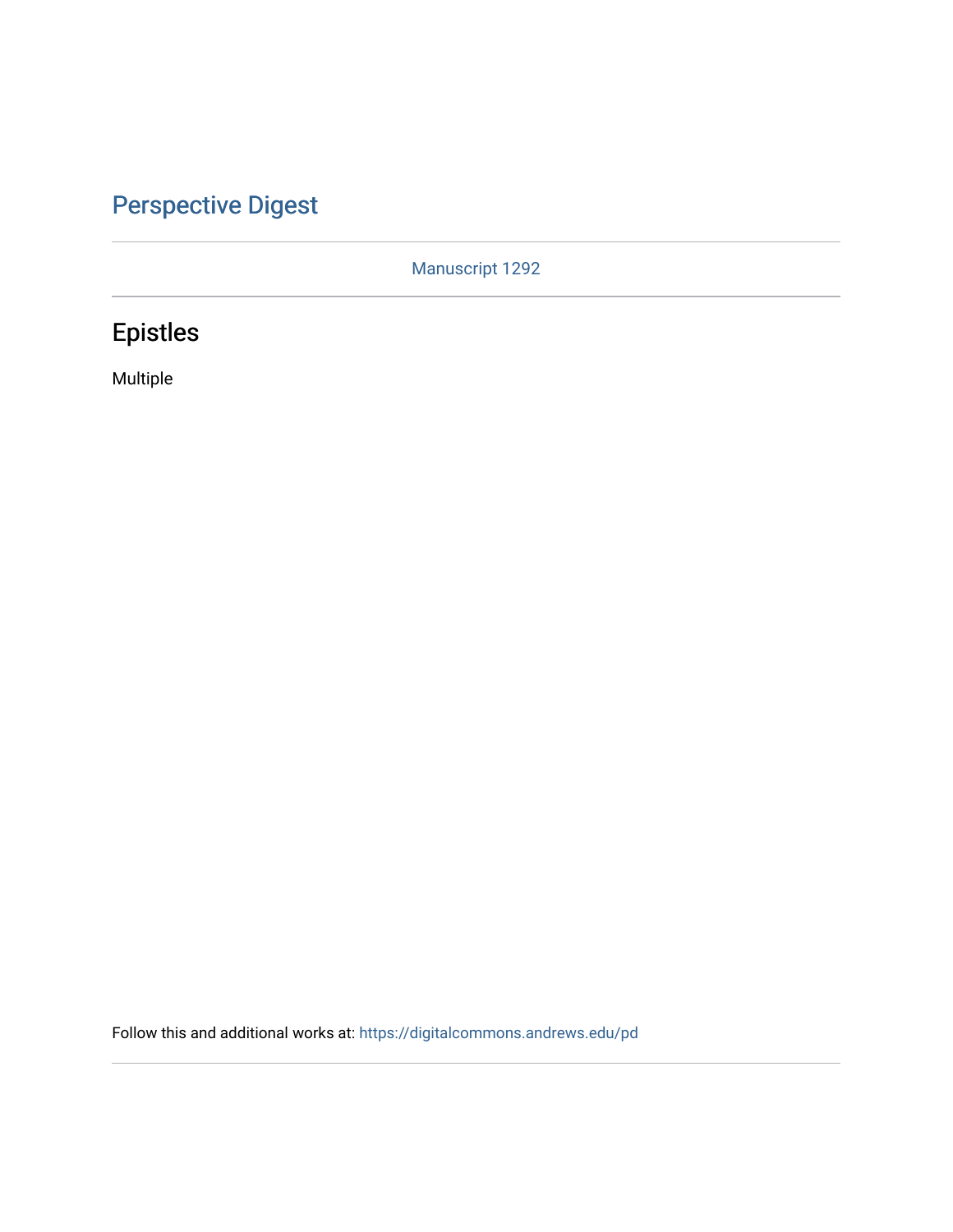## Multiple: Epistles

#### S  $E \qquad P \qquad I \qquad S \qquad T \qquad L \qquad E$

"To be known and read" by all. . . .

## Smoke Signals

You and I share similar views of "The Fires of Hell" The area in which we differ the most is with respect to God's retributive judgment. I believe that God will be no more "active" in the final judgment than He was in inflicting His wrath on Christ at Calvary.\* It seems to me that at the very end of time, neither God and His children nor Satan and the lost could derive anything but pain from the time of retributive justice. As I see it, every aspect of God's character stems from the infinite Love demonstrated by Christ on the cross; a love that, as you know so well, extends even to His enemies.

Keith Gilbertson Cokato, Minnesota

\* I agree that Christ will be no more active in the final judgment than He was in inflicting His wrath on Christ at Calvary. Nor will He be any less active. - R.R.H.

I'd feel it's rank heresy if we call God's divine glory hell—even if referred to as divine glory hell! Explain yourself, please! Blossom Vassar Livingston, New York

· I'd rather let the authoritative author of Hebrews explain: "Our God is a consuming fire" (12:29, KIV). Who does the fire consume?

Please peruse the "scenes in the coming judgment" described by Ellen G. White in Testimonies, volume 4, pages  $384$  to  $387$ . The setting for this executive judgment, as Scripture and The Great Contro*versy* make plain, is the environs of the Holy City. The vision given Ellen White "on the morning of October 23, 1879, about two o'clock," concludes with God uttering the solemn words of Revelation  $22:11$  and  $12$  ("He that is unjust, let him be unjust still..." ). Then follow these words: "The book then closed, and the mantle fell from the Person on the throne, revealing the terrible glory of the Son of God."

It is, indeed, true: Sin has made the glory of God an unbearable radiation to His fallen creation.  $-R.R.H.$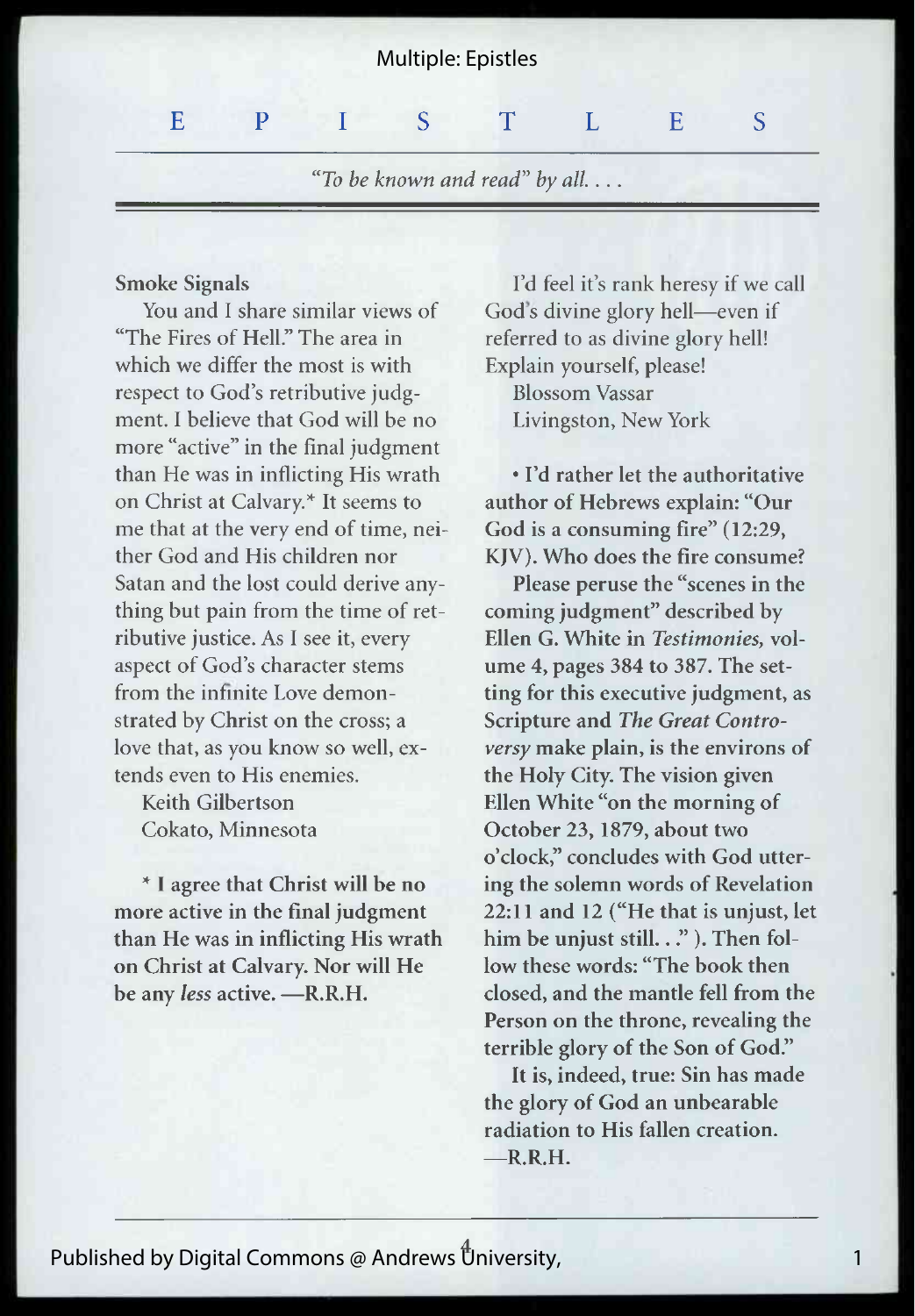## Submission to Perspective Digest

#### S  $\mathbf{E}$   $\mathbf{P}$  IST LE

The denomination owes you an enormous thanks for the "The Fires of Hell." Good show, very good show, as our British friends say. The article by John Stott is glorious good news. Those of us far out in the pews trust you and others about you to thank this man for his courage in coming out with what is no doubt very unpalatable to the majority of Christian minds.

Your article is enlightening about some names of which most of us were unaware. We owe recognition to Edward Fudge, who came out with "The Fire That Consumes" a number of years ago. Stott appears to quote L. E. Froom. How remarkable and how wonderful!

I would wish for you to feature a good condensation of how and why our founders chose this unpopular truth. After reading Froom, one still wonders at the thin lines and avenues that this merciful attribute of God had to traverse in order to come down to us. One can be sure that the perilous pathway led through and past the rack and scaf $fold$ 

Dear brother, do not let this matter rest. Let us lift up and praise and support those of our fellow

Christians who take this stand. We are not alone anymore in our peculiar annihilationist position. We can be instrumental in opening the eyes of the world. "This is the Lord's doing, and it is marvellous in our eyes" (Matt. 21:42, KJV).

H. N. Sheffield, M.D. Madera, California

## Suffer a Woman to Explain

If the order of creation---man and then woman—has no significance so far as authority is concerned, as Jo Ann Davidson says in her column [PD3/97], how do you account for Paul's explanation why women do not have authority over a man? "But I suffer not a woman to teach, nor to usurp authority over the man, but to be in silence. For Adam was first formed, then *Eve*" (1 Tim. 2:12, 13, KIV). If the issue here can be explained as cultural, why, then, Paul's appeal to the order of creation?

Surely ecclesiastical authority is conferred through ordination: "God had abundantly blessed the labors of Paul and Barnabas during the year they remained with the believers in Antioch; but neither of them had as yet been formally ordained to the gospel ministry.... Thus they were authorized by the church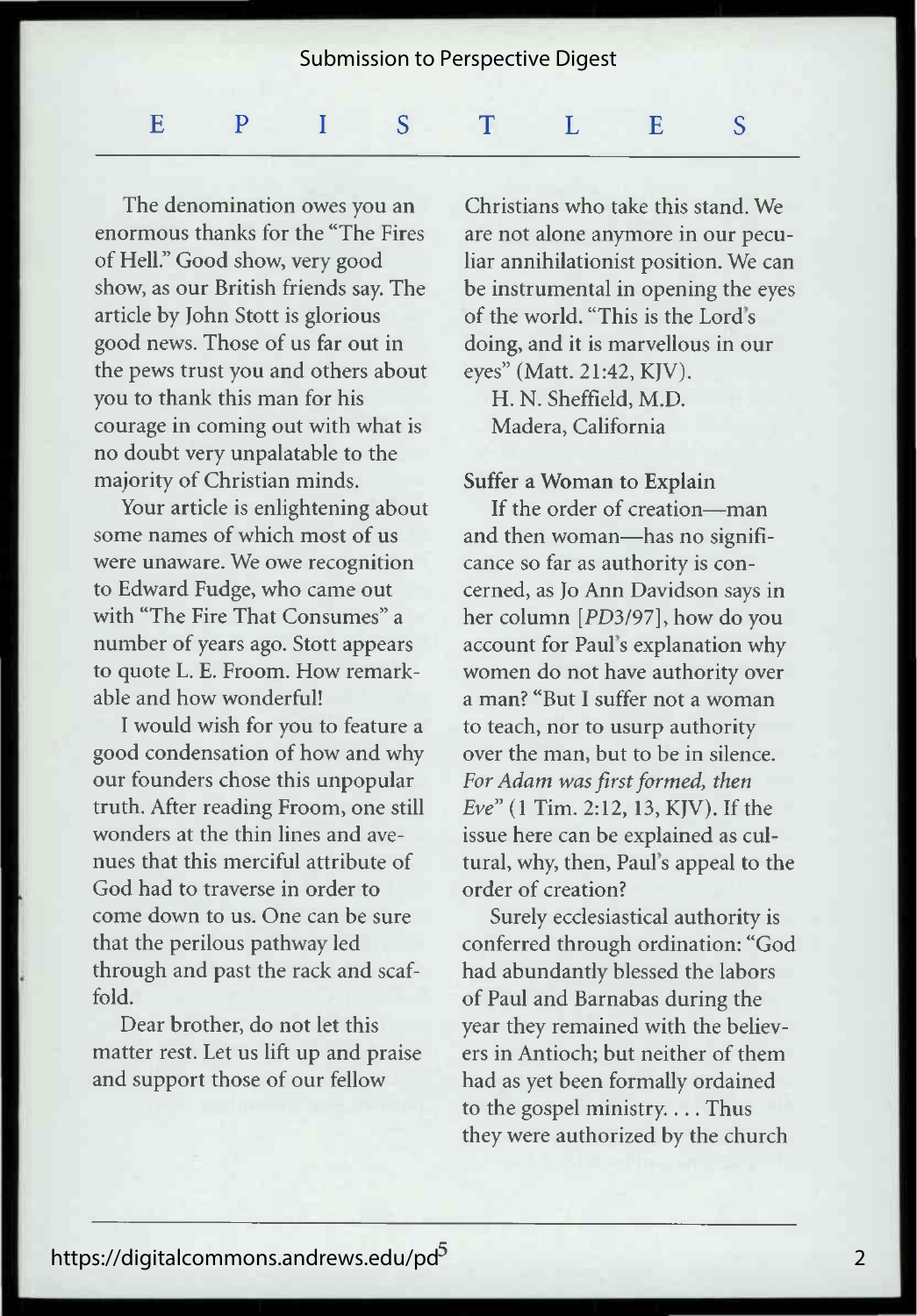## Multiple: Epistles

#### $\overline{S}$  $\mathbf{E}$  and  $\mathbf{P}$  and  $\mathbf{I}$  and  $\mathbf{S}$  and  $\mathbf{T}$  and  $\mathbf{I}$  and  $\mathbf{E}$  and  $\mathbf{I}$  and  $\mathbf{I}$  and  $\mathbf{I}$  and  $\mathbf{E}$  and  $\mathbf{I}$  and  $\mathbf{I}$  and  $\mathbf{I}$  and  $\mathbf{I}$  and  $\mathbf{I}$  and  $\mathbf{I}$  and

not only to teach the truth, but to perform the rite of baptism, and to organize churches, being *invested* with full ecclesiastical authority" *Advent Review and Sabbath Herald,* May 11, 1911, italics supplied).

Further, if woman was to be equal with man, why did Paul, in the context of a head covering. emphasize that "man [was not] created for the woman: but the woman for the man"?

Iohn Witcombe Spokane, Washington

## Io Ann Davidson replies:

 $\cdot$  As I mentioned in the column. the creation order of Genesis 1 and 2 was dramatically changed as a result of sin. It was only then that God Himself "rearranged" His inaugural intent of equality between husband and wife. Paul is commenting on the post-Fall complication.

Moreover, one must be careful in interpreting Paul's letters, and consider first the situation that he was addressing at that time. If the correspondence to Timothy in Ephesus was all that Paul had written on the relationship of men and women, an explanation might be difficult. However, Paul five other times addresses the issue in his other letters, and each time the

Greek explicitly pinpoints the counsel as being addressed to hus*bands and wives rather than to men* and women in general. Furthermore, the letter to the Philippian church never touches the issue of gender leadership, yet that church was organized and led by women! Is Paul contradicting himself and suggesting one thing for Ephesus and another for Philippi? Those who think they see contradictions in Scripture disparage Paul as hopelessly confused because he isn't consistent with himself when writing to Ephesus, Philippi, and Galatia.

I take the position that Paul is under inspiration even in these canonical letters, and that he is not contradicting himself with his counsel to Ephesus and Philippi. This "Pharisee of the Pharisees." who before his conversion would have prayed every day, "I thank God I am not . . . a woman," after the Damascus Road confrontation with the Messiah, would then pen that radical statement to the church in Galatia, "There is neither male nor female; for you are all one in Christ Iesus" (Gal. 3:28, NKJV). And when writing to the church in Philippi give admonition to the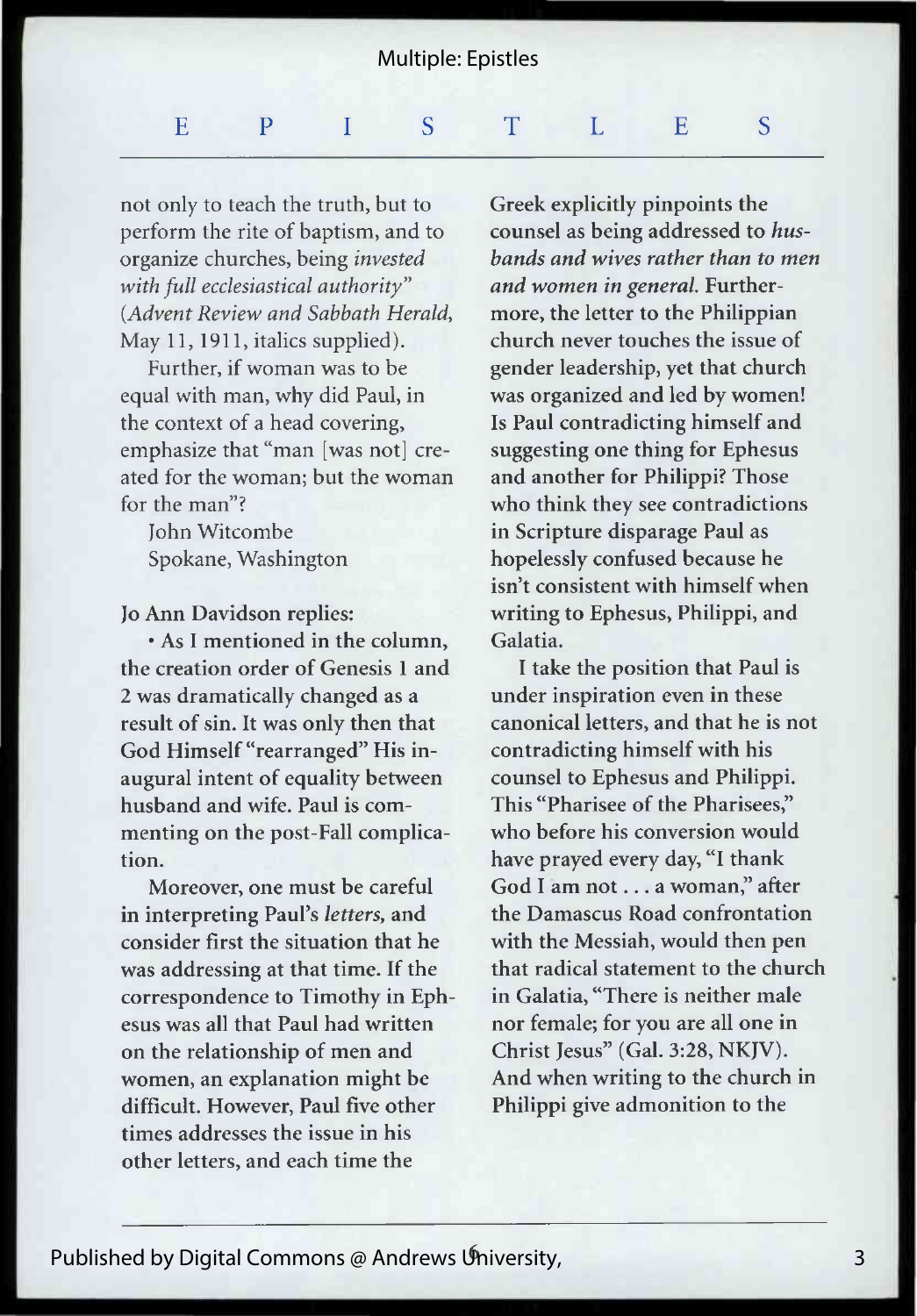## Submission to Perspective Digest

#### $\textbf{E}$  and  $\textbf{P}$  and  $\textbf{I}$  and  $\textbf{S}$  and  $\textbf{T}$  and  $\textbf{I}$  and  $\textbf{E}$  and  $\textbf{E}$  and  $\textbf{E}$  and  $\textbf{E}$  and  $\textbf{E}$  and  $\textbf{E}$  and  $\textbf{E}$  and  $\textbf{E}$  and  $\textbf{E}$  and  $\textbf{E}$  and  $\textbf{E}$  and S

*women* leaders there without ever breathing a word for them to step down! When writing to Pastor Timothy in Ephesus, he advises what to do regarding the various heresies troubling the new church there, probably related to the goddess worship that was prominent.\*

One simply cannot take Paul's counsel directed to husbands and wives and extrapolate it to all men and all women. I find Paul definitely maintaining the biblical teaching of men being the head of their families. But 40 times he insists on the model of the human body for the church, with Christ as the head and the many members functioning as the different parts of the body. And holding tenaciously to the position that different canonical writers do not contradict each other, I believe that Peter and Paul have it right—at the foot of the Cross, the priesthood of all believers is privileged, and all are called to serve (1 Peter 2:5, 9, 10).

I personally am not seeking ordination, nor am I one of those who feel convicted to champion such cause. I share these views merely to answer your query. I do hope you will have the opportunity to read the soon-to-be-published volume by the Seventh-day Adventist Theological Seminary faculty

*(Women for God)* that discusses the various biblical, theological, sociological, and historical aspects of this issue.

\*For further study, read Sharon Gritz's book on the Timothy passage (Paul, Women Teachers, and the Mother Goddess at Ephesus: A Study of 1 Timothy 2:9-15 in Light  $of$  the Religious and Cultural Milieu of the First Century [University Press of America, 1991]). She thoroughly probes the background of this passage.

### Down to Earth

We have long needed something like Perspective Digest. So many articles are written in a theological stratosphere that some of us earthlings have a hard time understanding. As Peter said about Paul, some things are hard to be understood. Surely you can make things easy and they need to be, because the subjects these theologians are dealing with are important to the person in the pew. So let's get down to earth where I think I am.

I am not a Greek or Hebrew scholar; my one year of Greek was taken at PUC during my senior year with George Caviness as my study-

Continued on page 74

7

4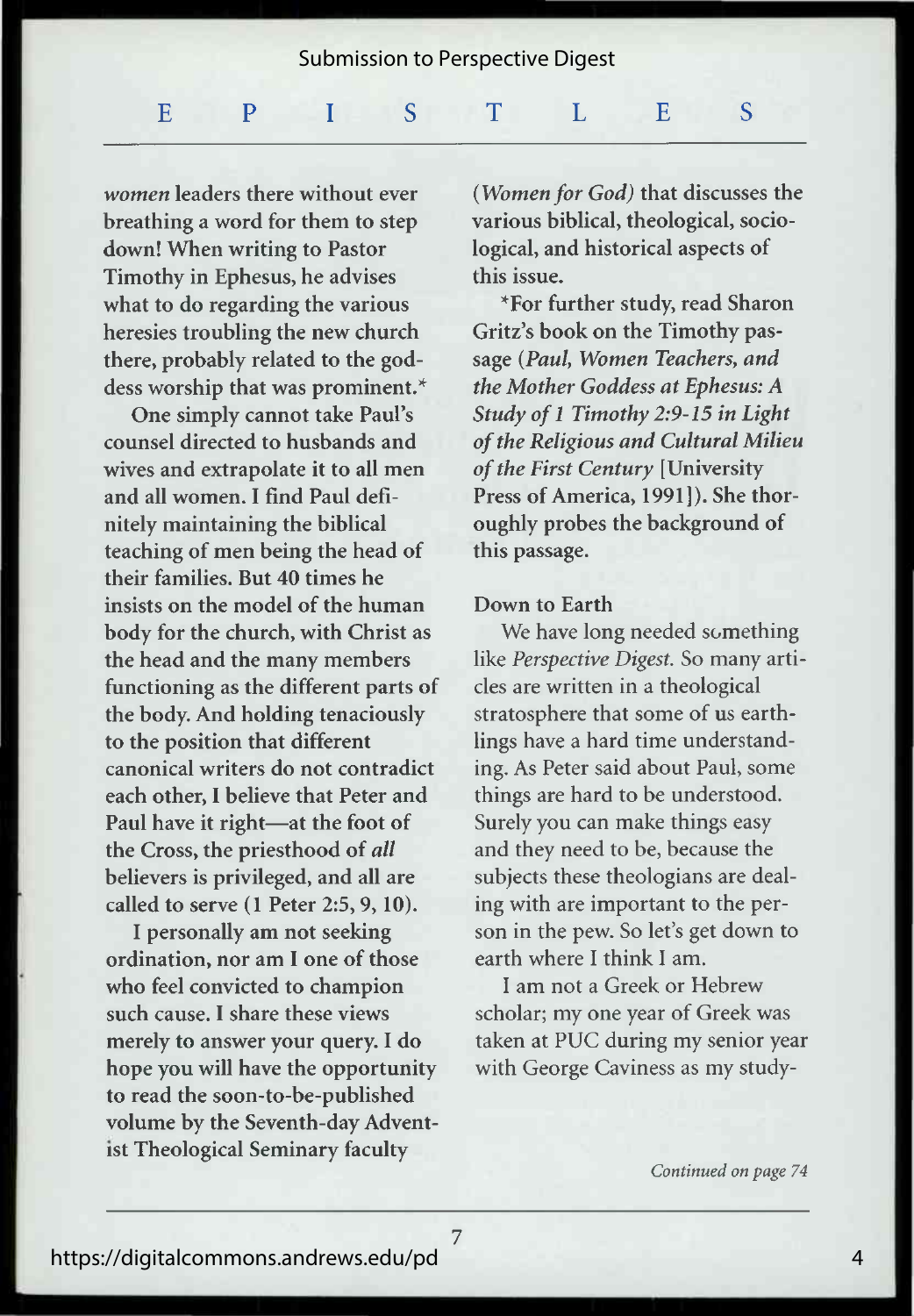#### $\mathbf{F}$   $\mathbf{P}$   $\mathbf{I}$   $\mathbf{I}$   $\mathbf{S}$   $\mathbf{T}$   $\mathbf{I}$   $\mathbf{I}$   $\mathbf{I}$   $\mathbf{E}$ S

## Continued from page 7

mate. I would never have gotten through without his help. He struck a deal with his father, L. L. Caviness, that if George and I would prepare the final examination in Greek, he would give us a grade for doing it. What little Greek I learned I never used: I went to Korea for decades of service.

During two years at Andrews, I saw my classmates poring over the writings of such theologians as Bultmann.\* I felt the time might be better spent in mastering the volumes of Ellen G. White. What is the chaff to the wheat? Still, we shouldn't ignore the work of biblical scholars. So cheerio for your trying to make them readable.

James (and Irene) Lee Coalmont, Tennessee

\* Your observation about Bultmann reminds me of the intern assigned to help me during a revival series in Miami some years ago. Beginning at the airport, where we met, he shared his enthusiasm for Bultmann. Later, as we drove to visit people interested in

Bible truths, he quoted Bultmann. One day I suggested we call on a lady he had visited a few times. "It's no use," he said, "all she wants to do is argue."

I told him that he was riding with a man who liked to argue with people who liked to argue. Within a few minutes of our arrival, the lady told me, "I just don't see why you say Christians should be baptized by immersion."

"Sister," I said, "I see you have a Bible. Will you meet me in the third chapter of the Gospel of John?" Within moments, I had asked her why John went to Aenon, near Salim, to baptize. After a long pause, she replied by reading from verse 23: "Because there was much water there." "And why do you think he went to a place where there was much water to baptize if it could have been done out of a teacup?" I asked. Silence. "And now," I said, "let's visit the sixth chapter of Romans...." I baptized her, by immersion, two weeks later.

After we left her home, the intern spoke wonderingly: "I didn't know," he said, "that you could use the Bible so directly in getting decisions." I was prepared. He had delivered himself into my hands. "And what did you think I would use?" I asked. "Bultmann?"-R.R.H.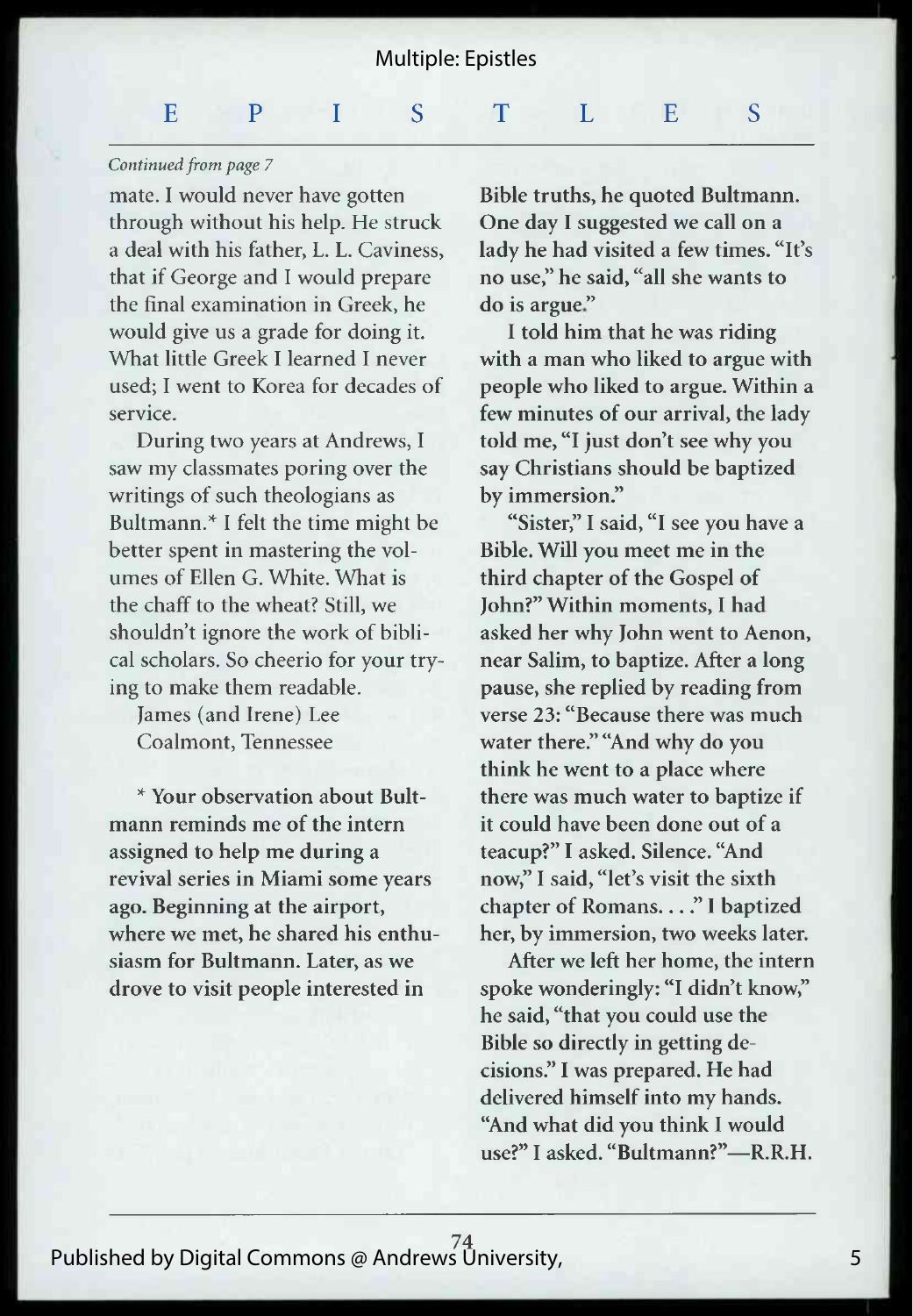Submission to Perspective Digest

#### $\texttt{E}$  -  $\texttt{P}$  -  $\texttt{I}$  -  $\texttt{S}$  -  $\texttt{T}$  -  $\texttt{L}$  -  $\texttt{E}$  -S

## Magnify the Vision

Thank you for publishing Robert Folkenberg's ringing defense of the three angels' messages in "Magnify the Vision." In this day of theological fragmentation within Adventism and cavalier nullification of our message and mission on the part of some self-styled progressives among us, our General Conference president's clarion call needs to be heard throughout the church. I wish his sermon could be printed in tract form and given to every Adventist. In many of our churches members vearn to hear present truth preached, not merely as the "official party line," but as the sincere and passionate conviction of their spiritual shepherds and as the operative power of their lives. Nominal commitment to truth is as injurious in its own way as open defiance of truth.

Folkenberg's message reminded me of the following words in the Spirit of Prophecy: "The great apostasy, which is developing and increasing and waxing stronger,  $\dots$ will continue to do so until the Lord shall descend from heaven with a shout. We are to hold fast the first principles of our denominational faith, and go forward from strength to increased faith. Ever we are to keep the faith that has been substantiated by the Holy Spirit of God from the earlier events of our experience until the present time" *(This Day With God, p. 352).* 

I thank the Lord that not everyone is bamboozled by theological liberalism's disparagement of sound doctrine in the name of exalting Calvary. It is a specious evangel and a false dichotomy that pits Calvary against doctrinal truth.

Pastor Brian Jones Clintonville, West Virginia

### **Approved Weapons**

I am very concerned about two books recently published. They are written by a very gifted and brilliant man, a college professor. They contain many good ideas but, I feel, go much too far. In response to invitations, the author has spoken in my conference.

How do we deal with such a matter? How do we combat, yet with love and fairness?

Name withheld Alberta, Canada

• See pages 58 and 59 of *PD* 2:3 for wise counsel on how to meet

Continued on page 77

6